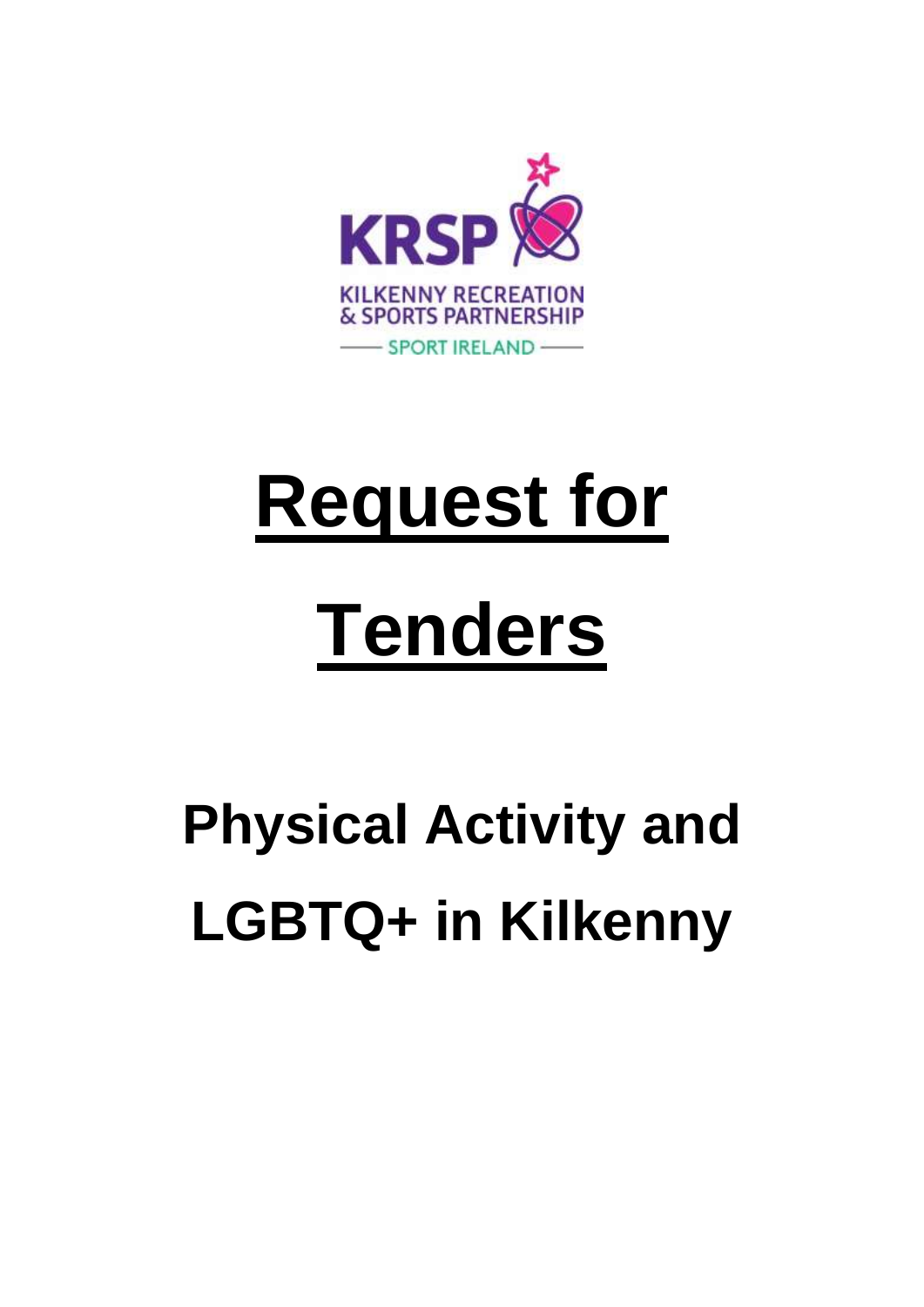#### **Introduction**

Kilkenny Recreation & Sports Partnership (KRSP) was established in 2004 following a successful bid to Sport Ireland. The key aims of the Local Sports Partnership is to increase participation in sport through coordination ensuring that local resources are used to best effect.

Kilkenny Recreation and Sports Partnership vision for Kilkenny is an active vibrant community, vitalised by sports and recreation opportunities that are accessible to all. KRSP aims to work collaboratively with others to empower people and communities across Kilkenny to create an environment that supports lifelong participation in sports and active recreation for all.

The outcomes sought from the Local Sports Partnerships by Sport Ireland include:

• Enhanced planning of sport at local level

• Increased levels of local participation, especially amongst specific target groups such as older people, girls and women, people with disabilities, unemployed people and those who live in identified disadvantaged communities

- Club development & volunteer training
- Local directories of sports bodies and facilities
- Clear priorities for facility provision and improvement, with related quality management initiatives
- School/ club/ community and school/ NGB links
- Local Sports events

KRSP is supported in its work by a Board of Management with a broad spectrum of representative groups on the board including statutory bodies and local groups, organisations and individuals representing specific areas of interest.

KRSP employs a Sports Co-ordinator, Governance & Finance Officer, an Office Administrator, a Sports Development Officer, a Community Sports Development Officer, and a Sports Inclusion Development Officer whose posts are funded by Sport Ireland and a number of other agencies.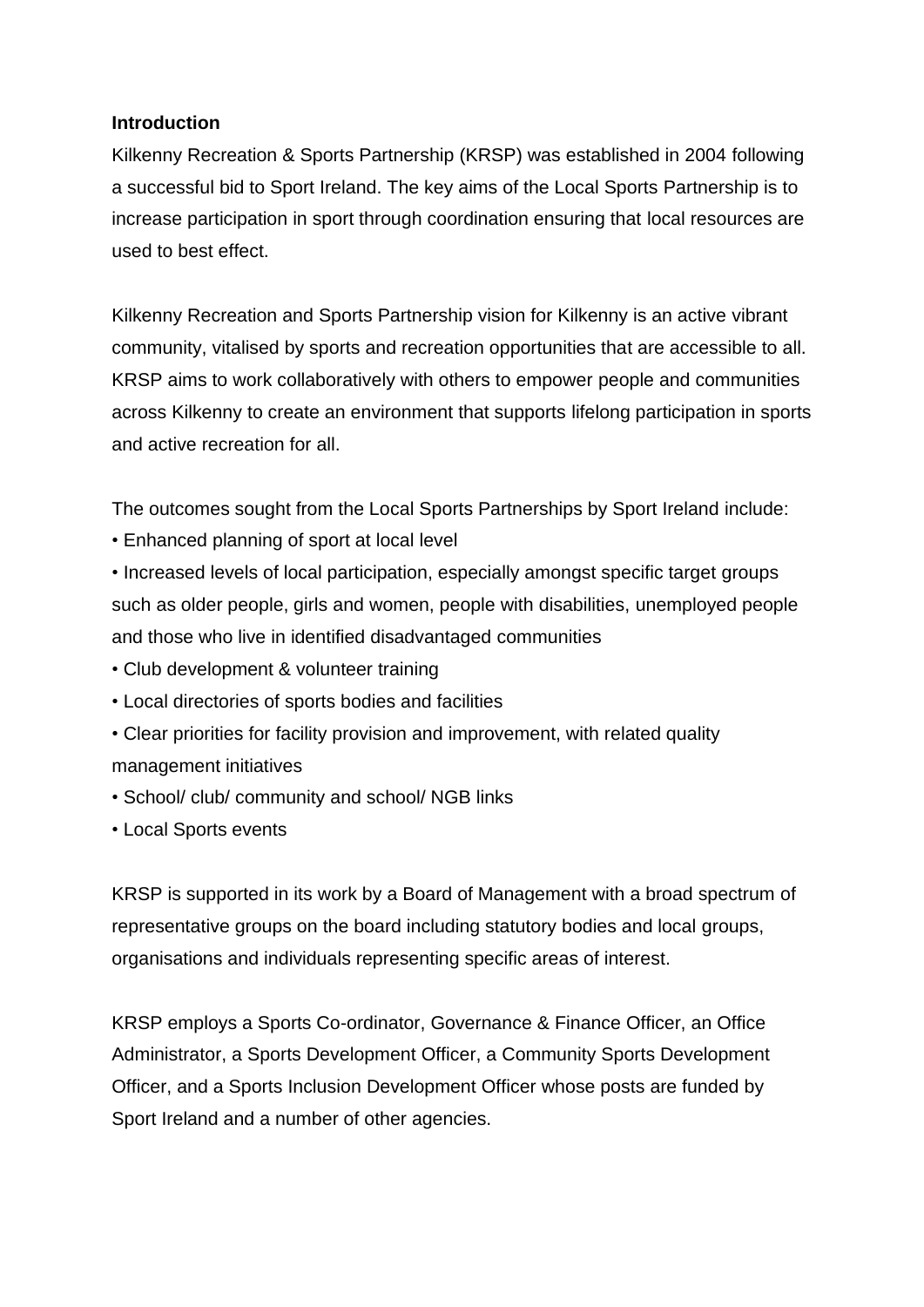Institute of Technology Carlow (IT Carlow) is one of the largest technology colleges in Ireland, with campuses in Carlow, Wexford and Wicklow, and part-time provision elsewhere in Ireland. It will become a founding constituent institute of Technological University for the Southeast (SETU) in May 2022.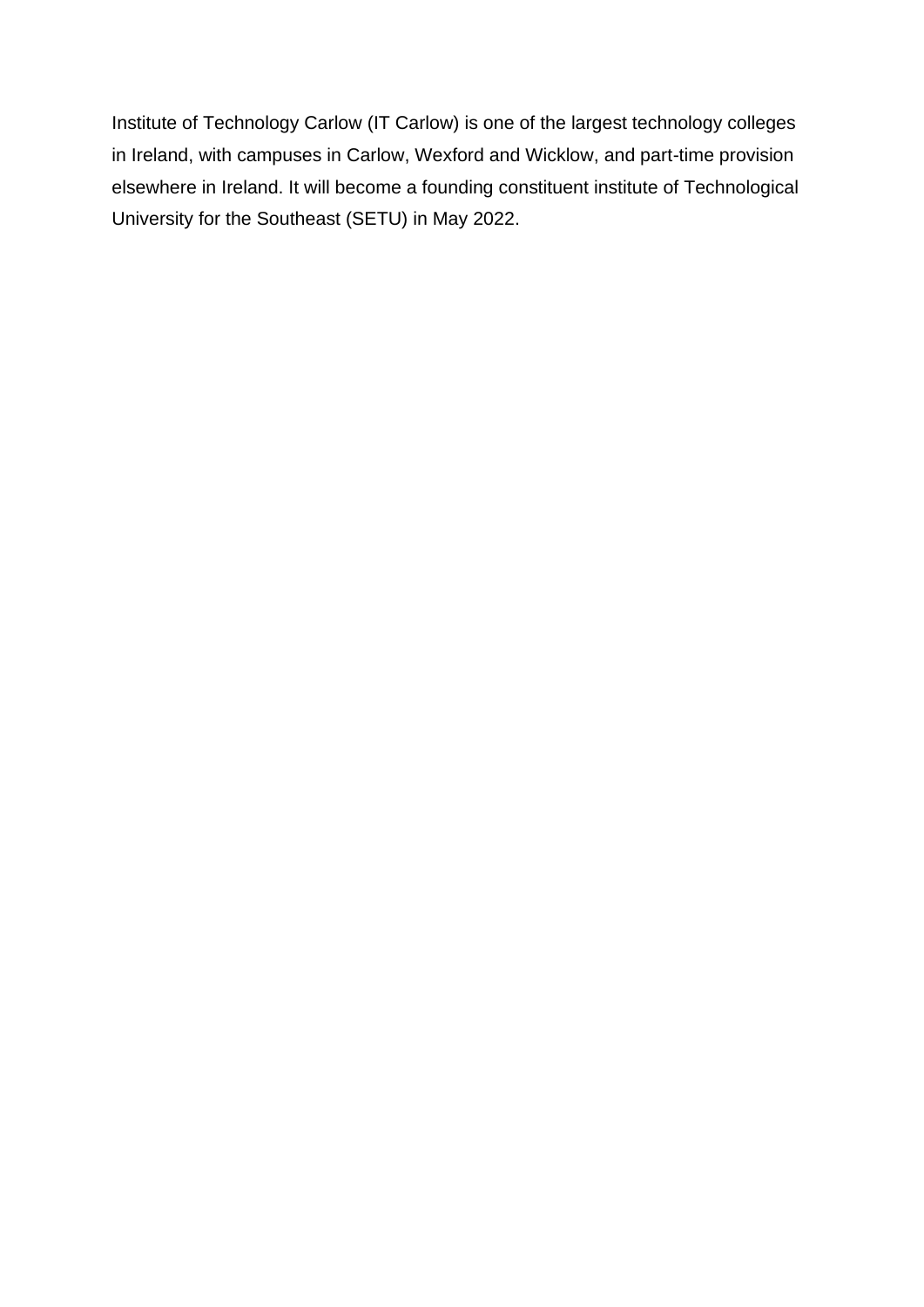#### **Aim**

The aim of this study is to explore the experiences of LGBTQ+ groups in sport and physical activity in Kilkenny and to identify what KRSP and IT Carlow can do to improve this experience.

#### **Background**

Participation in physical activity and sport has huge potential to increase biological and psychosocial health and is also related to positive social-emotional and life skills. Many populations are at high risk of social exclusion and reduced opportunities to participate in physical activity and sport. People who identify as lesbian, gay, bisexual, transgender, queer/questioning (LGBTQ+) are an example of such a group. As a result, the LGBTQ+ group present with higher prevalence of depression anxiety and stress than the general population. Physical activity and sport developed in a safe, inclusive manner can be particularly beneficial to LGBTQ+ people's health and wellbeing because it boosts self-confidence, self-esteem, and overall physical health. In general, adult members of the LGBTQ+ population have lower levels of participation in sport and physical activity than what is recommended for adult health (Ubeda-Colomer, 2020).

In adolescence, youth begin to disclose their identities to others and in light of prejudicial and discriminatory athletic context, disclosures of LGBTQ+ status may prevent participation in sport and physical activity (Greenspan, 2019). Three quarters of the Irish participants in the *Out On The Fields Study* (Denison, 2015) believed that *'youth sports are not safe and welcoming for LGB youths.'* Overall, very little research has been conducted into LGBTQ+ youth experiences and engagement in physical activity and sport in an Irish context.

KRSP has developed a Diversity and Inclusion policy that covers the nine grounds of discrimination including sexual orientation. However, internal discussions have revealed that staff are unsure of what terminology to use, have a fear of unintentionally causing offence and are unsure on what is the best approach to take when actively promoting programmes to the LGBTQ+ community.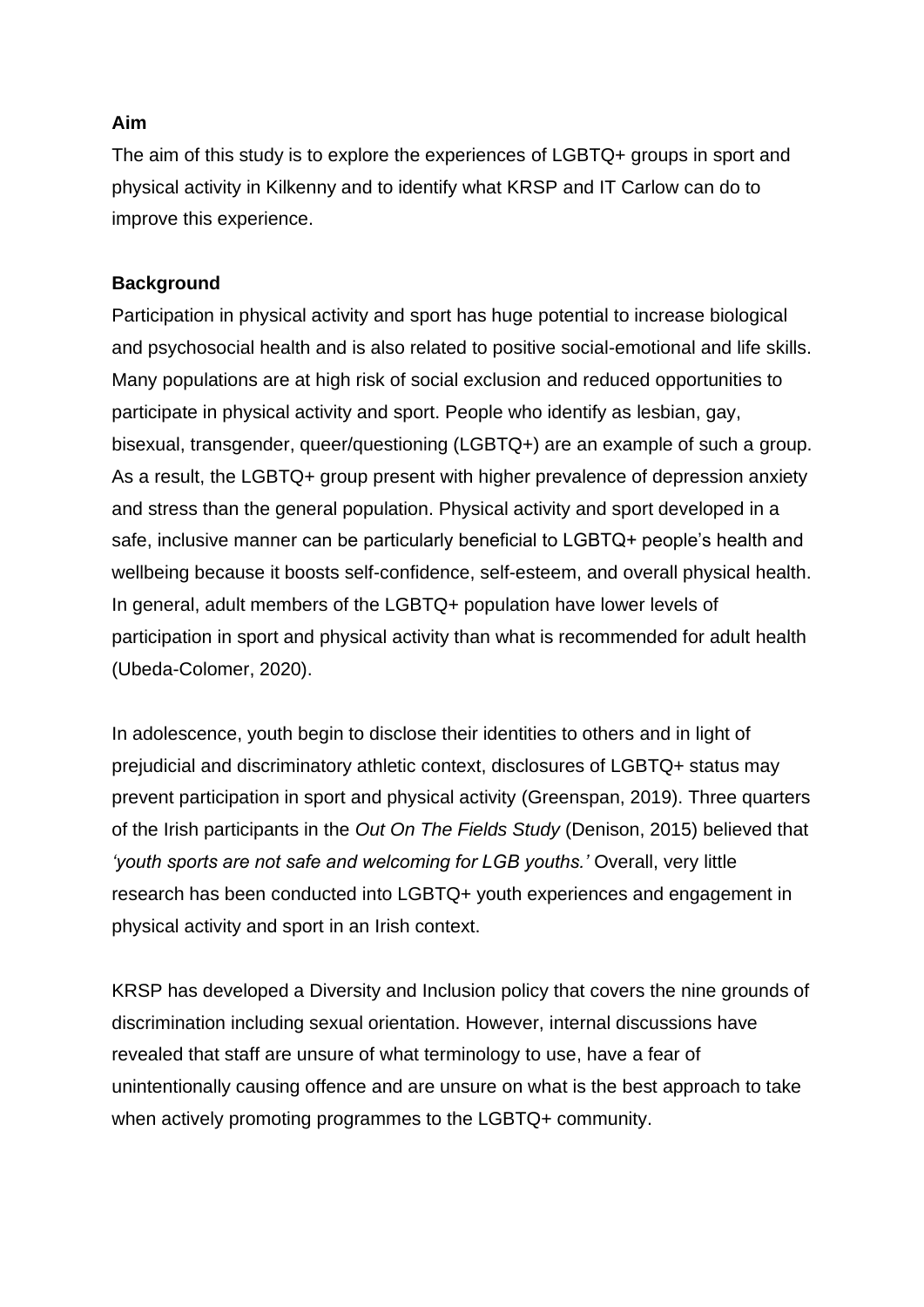KRSP is currently developing a new strategy which will run from 2022 until 2025. As part of the consultation process, it emerged that one of the groups that had no engagement with the general process was the LGBTQ+ community. Ad hoc conversations with other LSPs in the network would confirm that they are finding the same difficulties.

This research will help us to increase understanding of the experiences and needs of the young LGBTQ+ community in sports and physical activity, identify challenges and barriers to participation, provide recommendations on solutions to overcome these barriers for development and dissemination to local sports clubs, youth groups and physical activity providers / facilities. These can be shared to the wider LSP network.

#### **Partners**

For the purposes of this research, Kilkenny Recreation & Sports Partnership is working in partnership with IT Carlow. KRSP will work with Ossory Youth LGBTQ+ youth group and the Foróige DRUM Youth Centre.

Ossory Youth is a voluntary, non-profit youth work organisation working with and for young people within the Diocese of Ossory, covering Kilkenny and parts of Laois and Offaly. The Foróige DRUM Youth Centre is a space for young people aged 10 - 24 years from Kilkenny City & County. It is managed by Foróige, the National Youth Development Organisation and funded by Túsla & Kilkenny County Council. KRSP will explore if it is possible / necessary to widen the scope of the study to surrounding counties/LSPs which are deemed similar in size/demographics to Kilkenny to ensure an adequate sample size.

#### **Research Structure**

The Research Questions are:

**1**. What is the experience of members of the LGBTQ+ group in sport and physical activity in Kilkenny?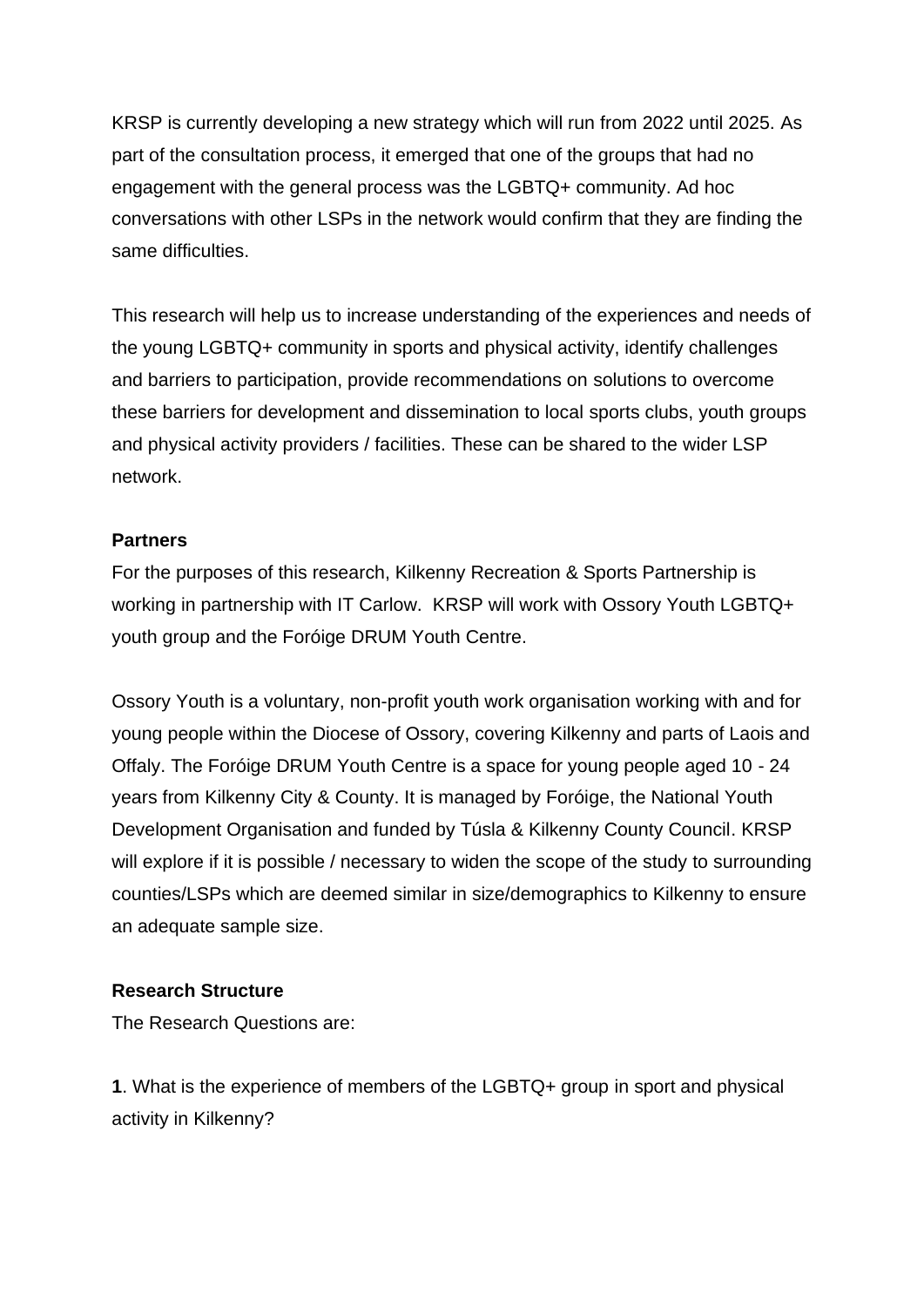**2.** What can KRSP and IT Carlow do to improve this experience and help to increase participation in sport and physical activity for members of the LGBTQ+ group in Kilkenny?

### **Guidance**

Areas for exploration (to be finalised with successful tender provider) The successful tender provider will conduct a targeted research project and consider the following brief guidelines to answer the Research Questions:

- Physical activity levels
- Participation in sports and physical activity in school/education
- Participation in sports and physical activity in sports clubs
- Roles within sport in school
- Roles within sport outside of school
- Physical activity outside of playing volunteering, administration
- What Individual / personal exercise is undertaken and where?
- Engagement with activity providers, sports facilities, gyms, trainers, swimming pools – experiences of this?
- Awareness of sport and physical activity available near your home how is it communicated, promoted and advertised?

*Note: the above are intended only as basic guidelines. The research should not be limited to these. The successful tender provider will show imagination and extensive understanding of the project beyond the above.*

The successful tenderer will also outline which theoretical framework(s) they will use to underpin the research. They will also be able to highlight and use, appropriate, validated research questionnaires when undertaking the study.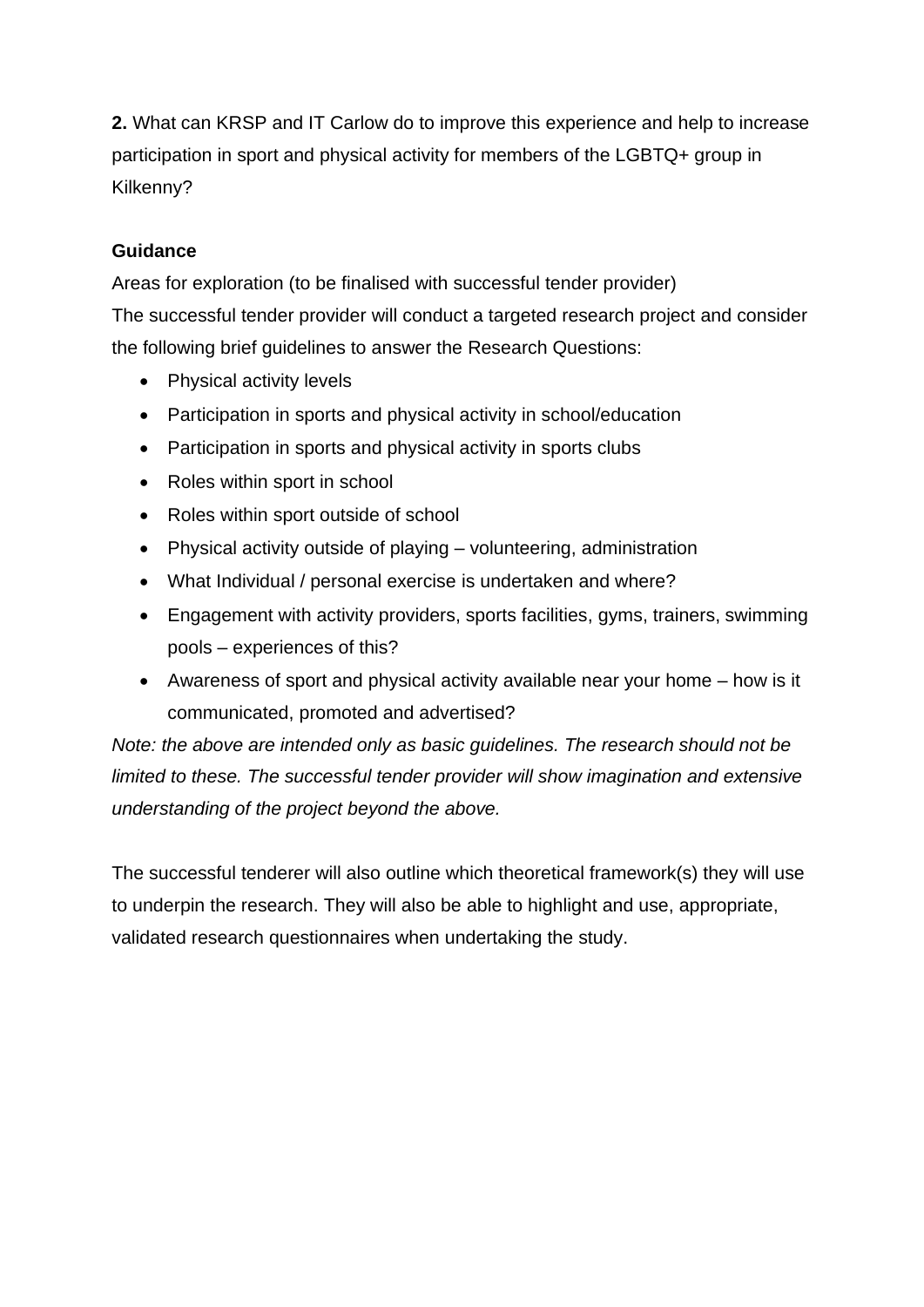#### **Methodology**

KRSP and IT Carlow (the partners) require you to outline clearly the proposed methods you will use to conduct this study.

#### **Reporting**

A final report will be produced with results, clear recommendations, and conclusions for consideration by KRSP and IT Carlow. Data, graphs, figures must be current, relevant, dependable, and accurate to confidently guide and shape a potential next phase of the project. This report will be of a high standard to present to KRSP Board, IT Carlow, Sport Ireland, participating groups and organisations and other key stakeholders.

### **Working in Partnership**

KRSP and its partners will collaborate with the consultant to provide guidance and feedback throughout the process, agree methodology and consultation process/content, agree milestones and timelines.

#### **Timelines**

Closing date for tenders: 1pm on 13th May 2022

Project Start Date: As soon as possible once tender is awarded (1<sup>st</sup> June 2022 – project start date)

Final Report: 15<sup>th</sup> July 2022

#### **Response to the Tender must include:**

• Proposed methodology and consultation process

• Process / timetable listing kick off date, key milestones, and dates for meeting the final report deadline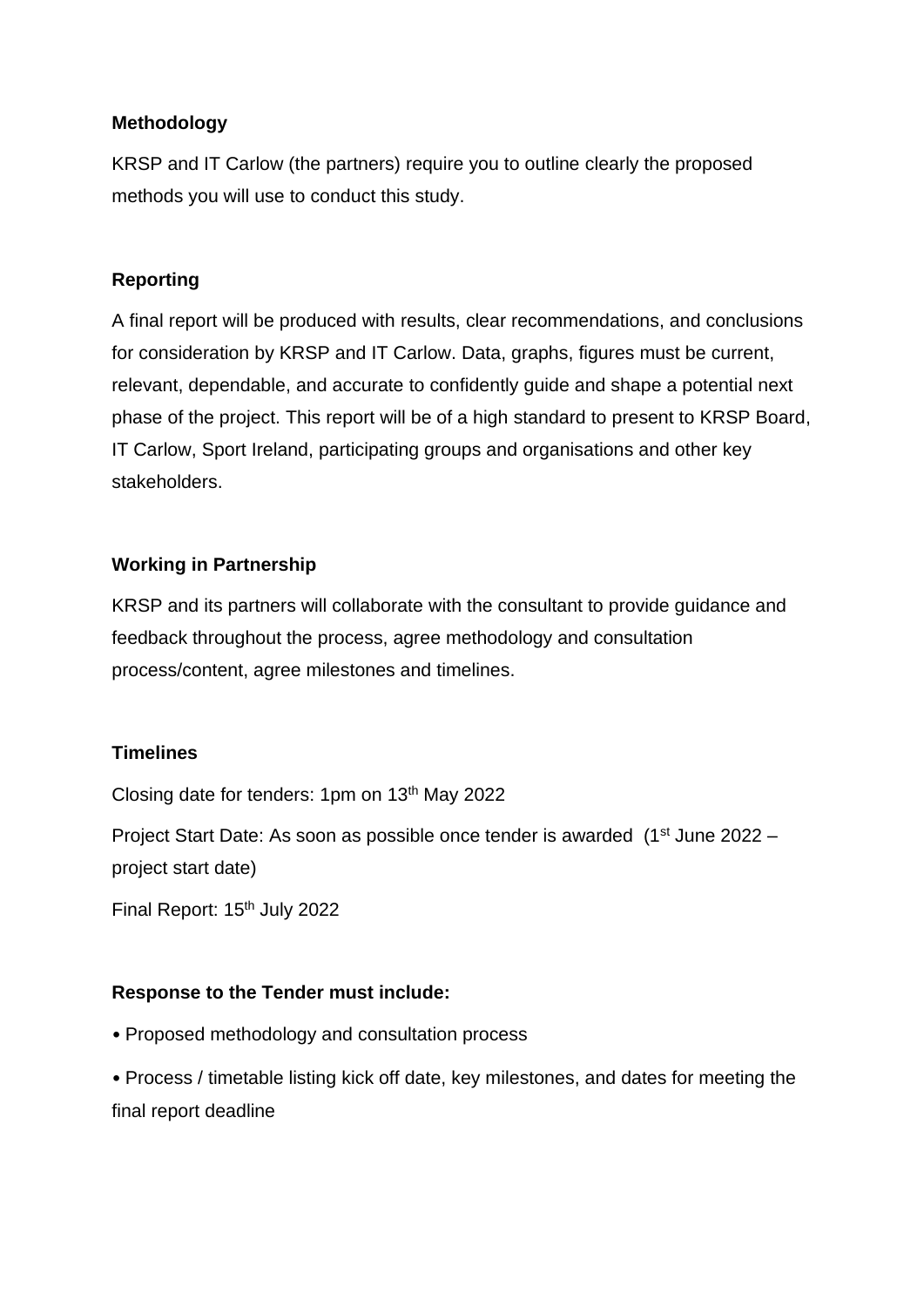• Description of your team, their areas of expertise and experience on similar projects

- Detailed budget for the project (figures must be inclusive of VAT)
- Rates for time and charges
- Identification of any conflicts of interest

• Referee: contact details must be supplied for two referees' that the management group can contact who has used the proposed consultant for similar/ related work.

#### **Budget:**

Please outline clearly all fees inclusive of VAT. A detailed breakdown of costs associated with all elements of the project should be submitted. A current tax clearance certificate will be required. This contract will be awarded based on a fixed price contract, and as such, all costs must be quoted (and clearly indicated) as a fixed price in Euro. The successful consultant is expected to work within the agreed budget. **The budget for this project is €15,000 (inclusive of VAT).**

#### **Insurance:**

The successful consultant will be required to submit evidence of relevant professional indemnity and insurance details.

#### **Timetable**

• The closing date for receiving proposals is 12 noon on 13<sup>th</sup> May 2022. It is important that key milestones for completion of this project are clearly outlined.

• Potential consultants may be required to attend for interview.

#### **Lodging a Tender**

• Consultants responding to this brief are required to nominate a lead person from their organisation as a point of contact.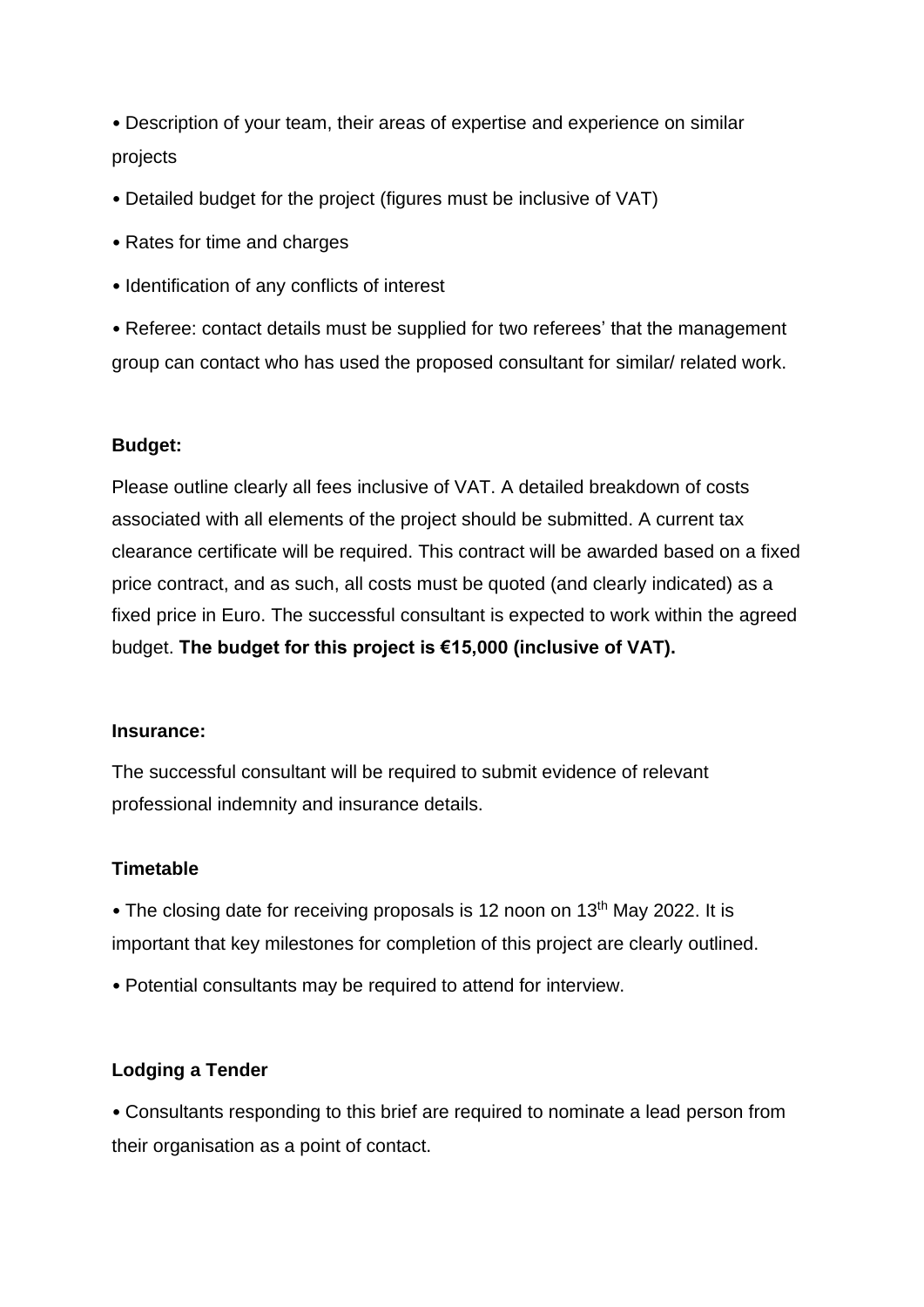• Consultants are required to provide details of all key staff and experience in the provision of these services.

• Late proposals will not be considered.

• All supporting material and documentation should be included in the response.

• All costs associated with the consultant's response to the Request for Tenders will be the responsibility of the consultant.

#### **Tender Acceptance**

• Kilkenny Recreation and Sports Partnership is not bound to accept the lowest, or any tender and will award the contract to its best advantage.

• All unsuccessful tenders will also be advised of the result.

• Unless otherwise expressly agreed, there shall be no binding contract between the tender and the KRSP unless or until, a written contract is signed by both parties.

#### **Kilkenny Recreation and Sports Partnership Expressly Reserves the Right to:**

• Extend the time of lodgement of responses to the Request for Tender and/ or to vary the timings and process for their Request for Tender.

- Vary any requirements of the services required for the Request for Tender.
- Following evaluation, accept or reject any or all responses to the Request for Tender.

• Seek and obtain clarification of any responses to the Request for Tender, including additional information.

- Request providers to amend their responses.
- Accept any proposal in part or in total.

#### **Tender Evaluation Process:**